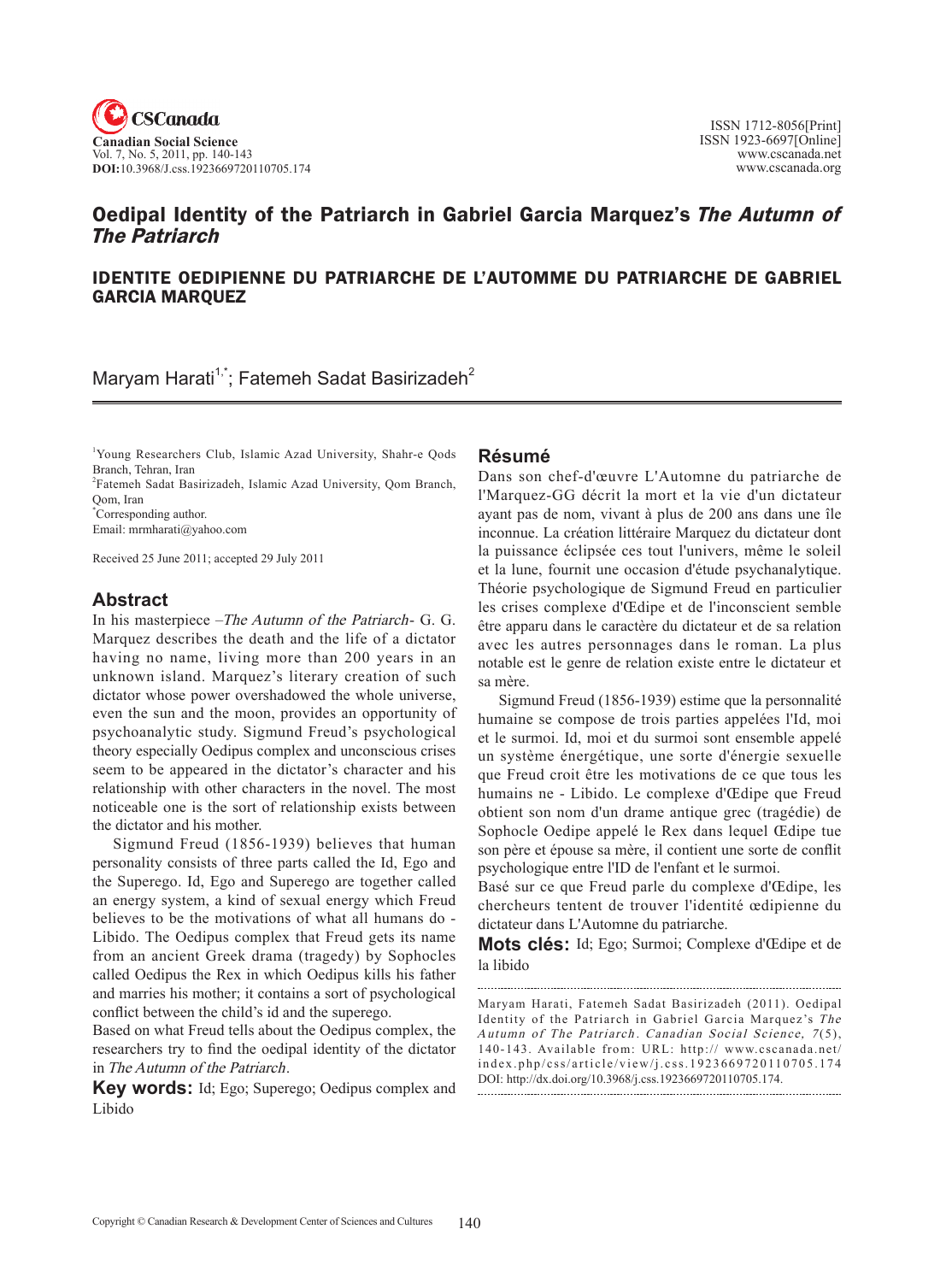## **INTRODUCTION**

Born in the northern Colombian town of Aracataca on March 6, 1928, Gabriel Garcia Marquez is regarded as one of the most famous authors of the South America. His novels and short stories knotted to magic realistic world. The world, in which Marqiez was born, nurtured and wrote. One of those famous novels is The Autumn of the Patriarch (1975). It deals with the notion of power and the abuse of power. Marquez was mainly under the influence of William Faulkner (1897-1962) when he wrote this piece of monologue.

It is generally accepted that One Hundred Years of Solitude is Marquez's masterpiece and he got the Nobel Prize for writing this novel. Yet, his second masterpiece which took him 7 years to write is The Autumn of the Patriarch. It is the story of an old general – a president of an unknown country- lived more than hundreds years and ruled as a dictator.

Many critics proposed their critically looking on this great literary work and studied it throughout the approaches and themes such as postmodernism, dictatorship, post structuralism, magic realism and so on. Yet, a Freudian Identity is one of those critically looking that scarcely any one tried to experience it for this novel.

Needless to say Sigmund Freud is one of the essential characters of psychology. His well known ideas on human unconsciousness lead the researchers to focus on one of the unconscious aspects of human being called Oedipus complex. In short, this is the desire of the son for killing his father in order to marry his mother. The very name of the complex is got from an ancient drama (tragedy) written by Sophocles under the title of Oedipus the Rex. Oedipus was a prince whose parents decided to have him killed due to escaping from a disastrous fate. Due to the fact that no one has the ability of escaping his/ her fate, Oedipus finally killed his father and married his mother.

The present article tries to focus on the Patriarch's oedipal identity and his unconscious aspects of mind. The researchers try to study the General's childish aspects of his character and prove the theory that the patriarch is still living in his childhood when he experienced his oedipal complex and other unconscious aspects of a child's character.

### **1. Id, Ego, Superego and Oedipus complex**

Before developing the Oedipus complex, it is important to refer to Freud's distinction between unconscious and conscious parts of one's mind. It is believed that not particularly Freud invented the idea of conscious and unconscious aspects of mind; yet, obviously he made it popular. What we are aware of at any moment is the conscious part of our mind. There is a term called preconscious closely related to the conscious: "anything

that can easily be made conscious, the memories you are not at the moment thinking about but can readily bring to mind" (George Boeree, 1997, p. 5).

Freud believes that these two parts are just the smallest parts of the mind. The largest part of one's mind is dedicated to the unconscious part. It contains the things that are not easily available, such as instincts. Actually, this part of the mind is the source of all human's motivations. He called this part Id.

Id which operates the pleasure principle contains all the instinctual drives that seek immediate satisfaction. There are two other aspects of human personality: ego and superego. The ego being conscious tries to perceive the real world and how to act. It operates the reality principle, or what the society dictates.

The superego deals with the moral norms learnt by parents and society. It somehow controls what the id insists on.

Id, Ego and Superego are together called an energy system, a kind of sexual energy which Freud believes to be the motivations of all human being do - Libido. Here, it is Ego that make a balance between what the Id insists on and what the Superego prevents.

The Oedipus complex that Freud drives its name from an ancient Greek drama (tragedy) by Sophocles called *Oedipus the Rex* in which Oedipus unknowably kills his father and marries his mother; contains a sort of psychological conflict between the child's id and the superego. In his The Ego and the Id, Freud says the following about the Oedipus complex:

….a male child may be described as follows. At a very early age the little boy develops an object-cathexis for his mother, which originally related to the mother's breast and is the prototype of an object choice on the anaclitic model; the boy deals with his father by identifying himself with him. For a time these two relationships proceed side by side, until the boy's sexual wishes in regard to his mother become more intense and his father is perceived as an obstacle to them; from this the Oedipus complex originates. His identification with his father then takes on hostile coloring and changes into a wish to get rid of his father in order to take his place with his mother. Henceforward his relation to his father is ambivalent; it seems as if the ambivalence inherent in the identification from the beginning had become manifest. An ambivalent attitude to his father and an object-relation of a solely affectionate kind to his mother make up the content of the simple positive Oedipus complex in a boy. (1989, p. 26-27)

If a child cannot be able to pass this stage, so many psychological problems will occur and it seems he will stay on that age for ever.

Freud also refers to two other stages called latent stage and genital stage. During the latent stage, Freud believes that "the sexual impulse was suppressed in the service of learning. The genital stage begins, and represents the resurgence of the sex drive in adolescence, and the more specific focusing of pleasure in sexual intercourse" (George Boeree, 1997, p. 12).

Now, based on what Freud tells about the Oedipus complex, the researchers try to find the oedipal identity of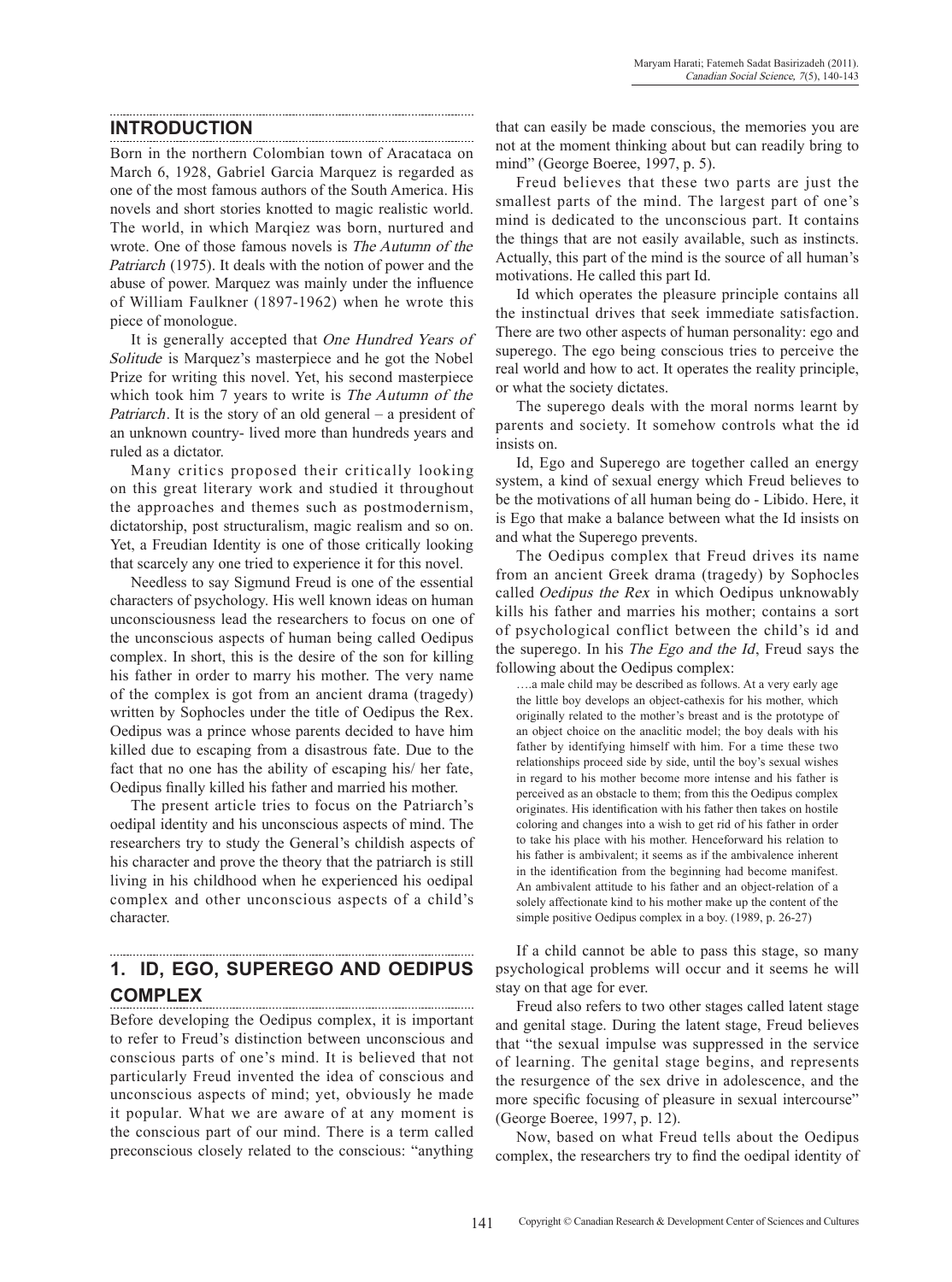the dictator in The Autumn of the Patriarch.

#### **2. Patriarch (the General) and Oedipus complex**

The novel starts with the description of how people found the patriarch dead in his palace. This time is not the first time people heard the news of his death. The dictator died some times before too. Yet, this time seems to be the last.

The president or what mostly called the patriarch is physically described by Marquez as so:

"It would have been easier for a person to let himself be conceived by the immediate indications of the ring with the presidential seal or the supernatural size of his feet of an implacable walker or the strange evidence of the herniated testicle which the vultures had not dared peck" (Marquez, 1975, p. 42).

The physical appearance of the patriarch especially his feet are similar those of Oedipus the king: "the royal couple of Thebes had the infant's feet pierced and tied together -that's the meaning of the name Oedipus", "swollen feet" (web, June 2011).

The similarities in physical aspects of patriarch and Oedipus lead us to focus on mental aspects and traits of the Patriarch; those features that let the researchers regard him as the one suffers from Oedipus complex.

Regarding the idea of Oedipus complex, the boy is filled with the desire of symbolically killing his father and marrying his mother, or it is better to say having a sexual relationship with his mother. Patriarch has no father or his identity is unknown. He might be one of the many that his mother had relation to. Each time the mother wants to recall her memories of the past and tell something about Patriarch's father and how he was born, the patriarch prevents her: "He [the patriarch] begged her to go to sleep without digging up the past because it was more comfortable for him to believe that those stumbling blocks in national history were feverish delirium, sleep, mother, he begged her, …" (Marquez, 1975, p. 125).

It was clear for the patriarch that his mother had so many sexual relations with men. One of these unknown men is his father. He is not interested in finding or even talking about his father. The kind of love exists between patriarch and his mother is not a usual one. Thus, it can be symbolically interpreted that the patriarch killed his father at least in his mind, in order to have his mother forever.

The love for his mother was so deep that the patriarch saw the image of his mother "as if painted in oil on both sides of the shroud and it gave off natural fragrance of young flowers that purified the hospital atmosphere of the bedroom and try as they could not erase it from the sheet because it was integrated front and back into the very material of the linen, and it was eternal linen, …" (Marquez, 1975, p. 126).

Then "he came out of the mist of his mourning, he

came out pale, hard, with a black armband, resoled to make use of all the resources of his authority to attain the canonization of his mother Bendicion Alvarado on the basis of the overwhelming proofs of her qualities as a saint…" (Marquez, 1975, p. 132). He ordered the pop to call his mother a saint. It seems he wanted to erase all her past – her life as a whore- in order to erase the traces of any father in his own life, in this case there will be just a mother and her son; no father: this is similar to what Freud called Oedipus complex, a love for a mother so much that called her a saint and a hatred to the father/fathers, not known in his life.

Due to his deep affection and love to his mother, he remained unmarried when she was alive.

It cannot be possible for the patriarch to have a sexual intercourse with his mother, so he fulfills this desire with any woman in the palace or out he sees. No matter the woman is married or single. Once, he killed the husband resists against the patriarch's desire to have a sex with his wife. The origin of patriarch's hatred to men and his desire toward women (from one to the other one) locates in his unconscious aspects of his mind.

Since Patriarch is an oedipal child, he is a joyous child who tries to fulfill his desires by his objects of desires: women of the palace.

It is strange for a president of a country – the most powerful man of a country-to be fulfilled with ordinary women especially those resembles his mother; yet, he could not find the one he desires, unless, we regards him as the one suffers from mental problems.

It is told that he lived more than 200 years, yet, he seems stopped in his childhood. He looks for a mother. Finally he can find her: an ex-nun, Leticia Nazareno. It is the only sexual contact in his life that is not rape. "He simultaneously arrives at the extreme powerlessness of an infant, and has to be cleaned up by Leticia following the sessions." (Hart Molen, 1979, p. 3)

In addition of being sexually fulfilled, the patriarch also mentally and spiritually fined the one plays the role of a mother for him. She taught him how to read and write, she dressed him like what a mother does. Gradually, Leticia Nazareno gains the power previously owned by the patriarch's mother. "He had just lunched with Leticia Nazareno and the child who were the only people allowed to sit at his table…" (Marquez, 1975, p. 174)

 His love and the sexual fulfillment seem not to be perfect and the correct one that let his children all born as seven-month runts which indicate that surly there is a kind of shortage. That's the disability of the patriarch in passing the oedipal stage. He couldn't find a woman to transfer his love of mother to whom. Thus, his wife mostly played the role of a mother to the patriarch instead of being really a true wife.

Interesting to mention that the patriarch "wept with rage" (Marquez, 1975, p. 187) after hearing the "terrible news that Leticia Nazareno and the child had been torn to